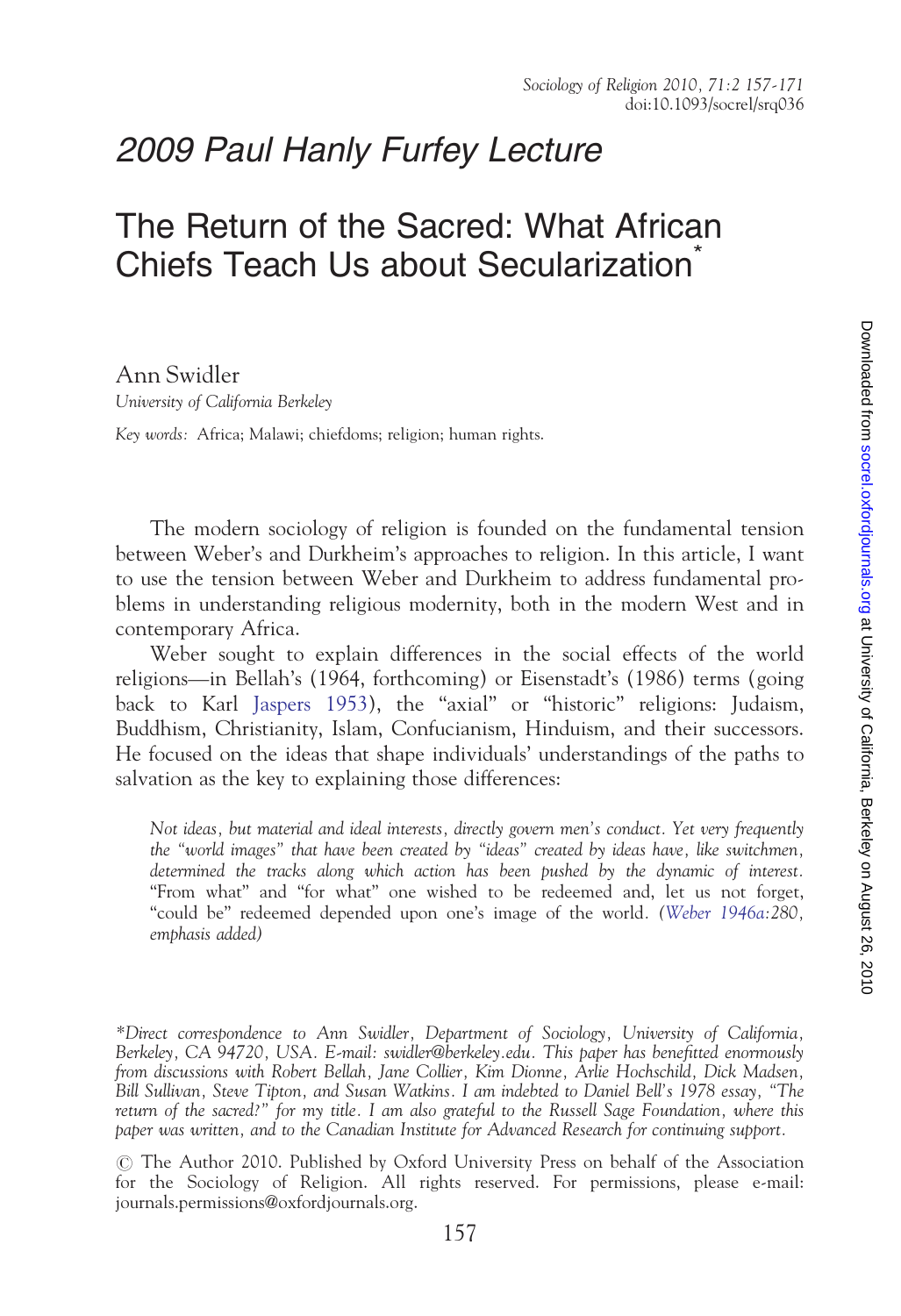In his essay on "Religious Groups" in Economy and Society (1968), Weber then projected the axial religions' focus on individual salvation back into the "elementary" forms of religion, which he imagined as driven by the desire for practical "salvation" from hunger, disease, and suffering, with magicians as the primordial religious figures and religious symbolism as their major achievement.

[Durkheim \(1995 \[1912\]\)](#page-12-0) also wrote of the creation of a vast religious symbolism, but he saw that symbolism as enacting and thus recreating the fundamental dependence of human life upon the social group, with human beings dependent on the collectivity for life (vitality, energy, "collective effervescence") and for constraint (categories and laws, integration, and regulation). Durkheim's powerful reading of the sacred as a source of constraint, but also of vitality, however much it emphasized communal life as in fundamental ways prior to the very existence of individuals, nonetheless saw the collective sacred in terms of what it did to sustain individual functioning, rather than what it did to sustain the collectivity itself.

Durkheim's consistent theme ([1951 \[1897\], 1995 \[1912\]\)](#page-12-0) was that without the constraint provided by the collectivity, the individual would be a disorganized mass of sensation and perception, morally incoherent, lacking purpose and direction. [Geertz \(1973\)](#page-12-0) followed this tradition of analysis, noting that without culture a human being would be "a kind of formless monster with neither sense of direction nor power of self control, a chaos of spasmodic impulses and vague emotions" (99), so that religion arises at the "points where chaos—a tumult of events which lack not just interpretations but interpretability threatens to break in upon man" (100).

Despite their differences, then, both Weber and Durkheim built into their definitions of religion fundamental assumptions that confound our attempts to think about religious modernity. One is Durkheim assumes that "societies" have a single, unified "religion," or rather that to the degree that social groups become "societies," they do so by ritually enacting their commitment to common symbols and a shared understanding of the sacred (see [Bellah 1973\)](#page-12-0). The other assumption, derived largely from Weber, is that religious modernity, whatever forms it takes, is a matter of changed symbols through which individuals address the world and their own place within it. Because we stand at the intersection of Weber's and Durkheim's great sociologies, we assume that these two sets of phenomena go together—that new collective capacities and new ways of orienting individuals to the ultimate conditions of their existence develop hand in hand. In Malawi, where people in obvious ways participate in multiple religious modernities, we can see more clearly than we otherwise might how religious realities are tied to collective capacities and to the efforts of individuals to attach themselves to (and sometimes detach themselves from) sources of social power. In Malawi, we can see multiple forms of religious organization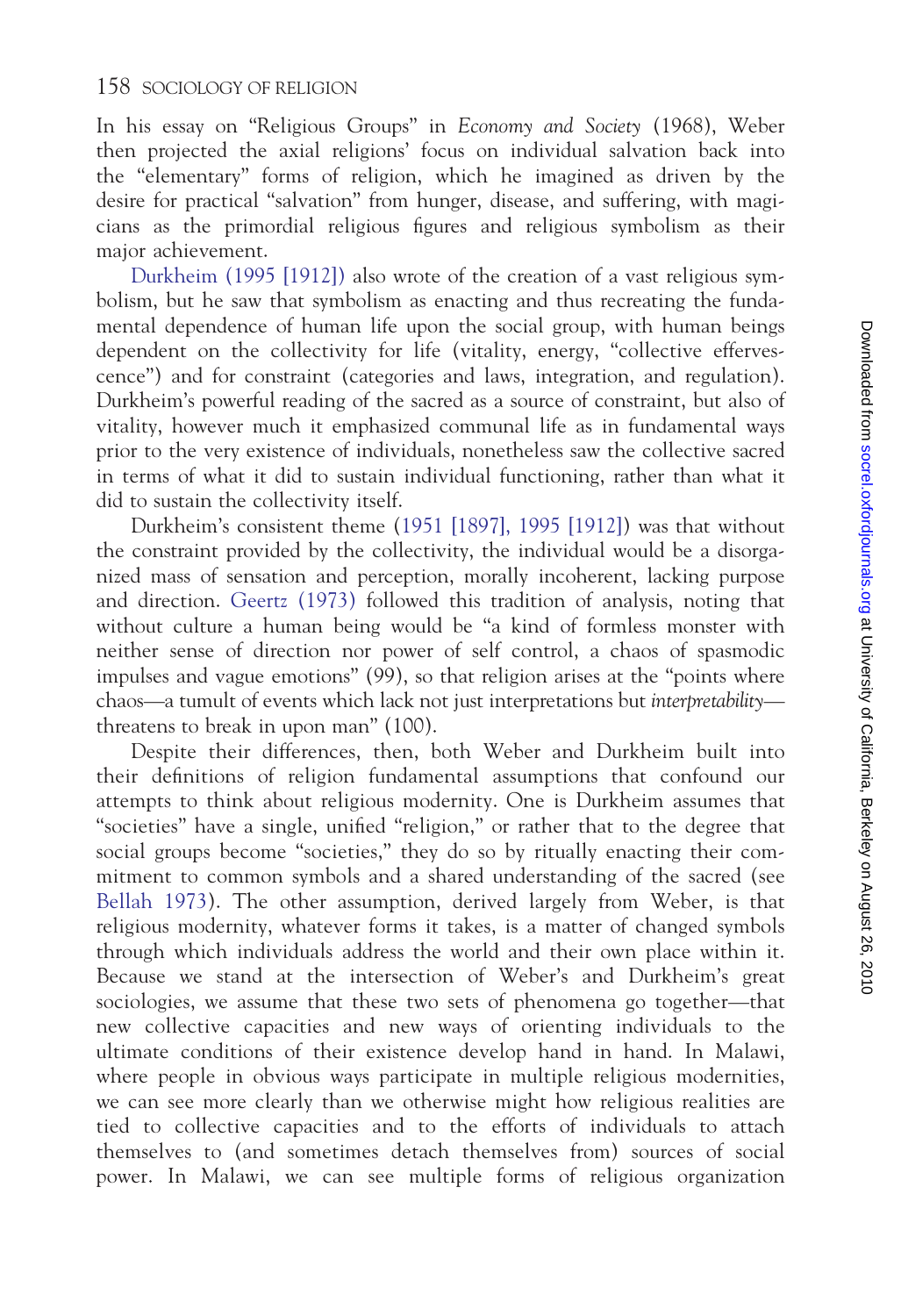operating simultaneously, each of which teaches something about the nature of religious modernity.

The inspiration for this paper comes from my research on responses to the AIDS epidemic in Malawi, a small, densely populated, very poor country in southeast Africa. Nestled in a thumb of western Mozambique, bordered by Zambia to the west, and Tanzania to the north, Malawi is still about 85 percent rural, with a large proportion of its population of about 14 million engaged in subsistence agriculture supplemented by petty trading ([World](#page-14-0) [Factbook 2010](#page-14-0)). Malawi is near the bottom of the world's countries in GDP per capita, ranking 215th out of 228, with Purchasing Power Parity GDP of \$900 per capita. It is also among the countries most affected by HIV and AIDS with almost 12 percent of the population estimated to be  $HIV+$  ([UNAIDS](#page-13-0)) [and WHO 2009](#page-13-0)).

Malawi of special interest because, as is much of Africa, religion exists there in three (perhaps more) distinct forms, one more Durkheimian, the other two more Weberian. The contrast of these differing modes of religious experience suggests the limitation of our usual ways of thinking about religious modernity.

First, I discuss the religious meanings that support and sustain the power of chiefs; second, the powerful modern religious missionary activity of the international human rights regime; and third, the religions that most of us would recognize as modern religions, Christianity and Islam, especially the African Independent Churches and the Pentecostal groups that have such wide influence in Malawi.

## CHIEFS AND THE CREATION OF COLLECTIVE GOODS

An analysis of chiefs in Malawi highlights how the sacred is connected directly to the power of the collectivity—to the production of "collective goods."

In Malawi, as in much of the rest of Africa, despite the perversion of the institution by colonial systems of indirect rule ([Mamdani 1996](#page-13-0)), chiefs still retain much of their "traditional" legitimacy. Even in places like the South African homelands, where chiefs were seen as collaborators with the hated apartheid regime, in the post-apartheid period, chiefly systems have rebounded, growing in importance and influence (for South Africa, see [Ntsebeza 2008](#page-13-0); [Oomen 2008](#page-13-0); for Mozambique, see [West and Kloeck-Jenson 1999](#page-14-0)).

## What Do Chiefs Do?

Chiefs play a direct role in the provision of collective goods, in the sense that if villagers are to act collectively in their own behalf, it is the chief who organizes that cooperation. If a village's paths need to be cleared (or in Tanzania, "brushed," meaning cleared of brush), the chief calls villagers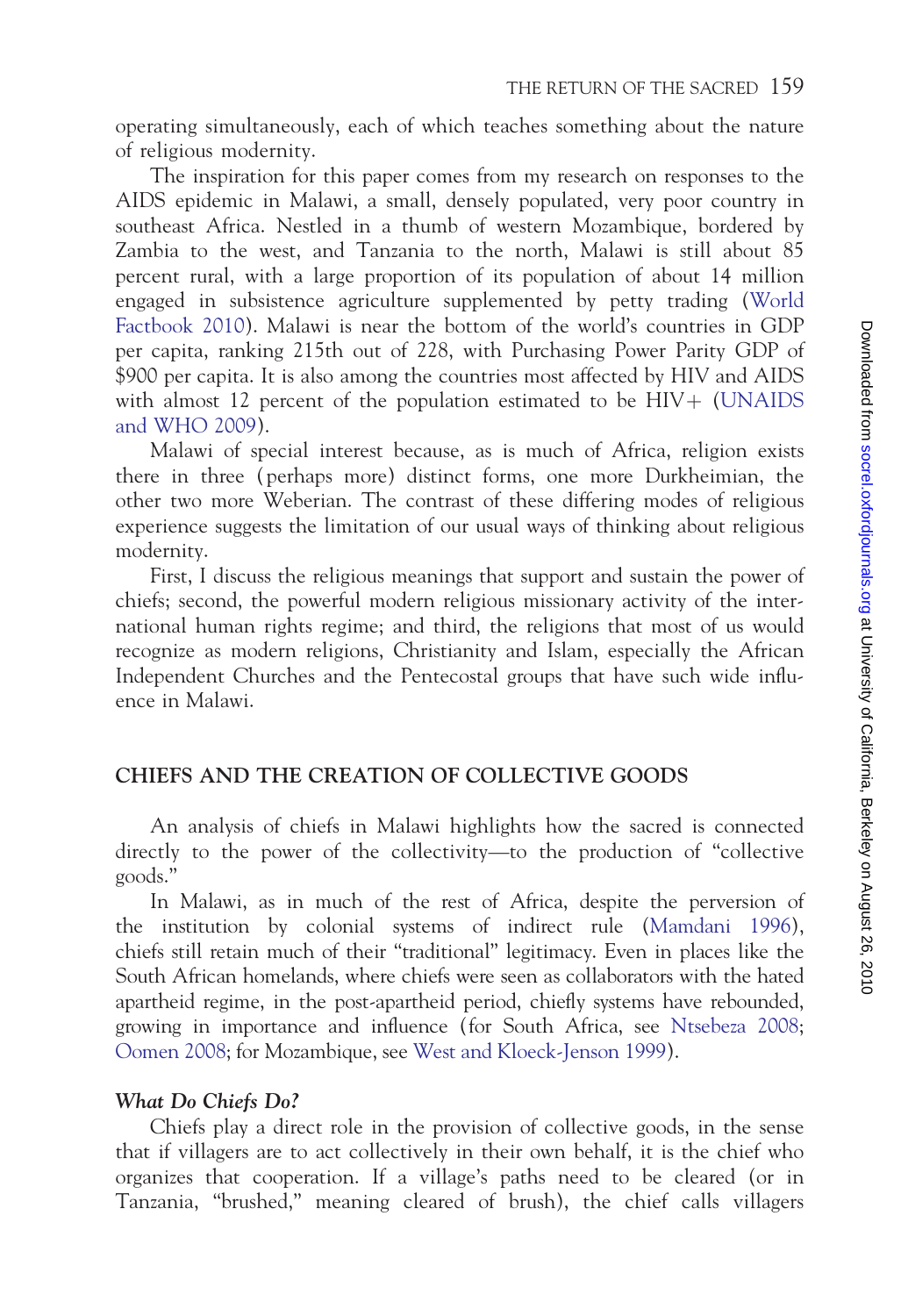together and requires them to contribute a day's work to the collective task. The same is true if the village needs to provide bricks or labor as their share of an NGO project, to build a house for a Peace Corps volunteer, to repair a communal well, or to repair a school building.<sup>1</sup>

Anyone who has worked in an NGO project, in the Peace Corps, or for a Faith-Based Organization in Sub-Saharan Africa will recognize that one cannot even begin a project without clearing it with the local chief (or in West Africa, perhaps with the Président des Jeunes, the leader of the adult men), and it will be the chief who calls the villagers together for a public meeting at which the benefits of the project, the procedure for electing leaders, or any other features of the project will be laid out (for a recent example, see [Fearon et al. 2009\)](#page-12-0). One simply cannot have access to the village community without going through the chief.

Second, the chief, or the "royal family," literally embodies the name that gives the village its collective identity. In Malawi, the village does not exist as a village except insofar as it has a chief. In this sense, the chief is something like a Durkheimian totem, symbolically embodying in his (or occasionally her) own person the very existence of the community. So, in Malawi, the sentence "Traditional Authority Zulu is the Traditional Authority of Traditional Authority Zulu" is a perfectly coherent sentence, true by definition.<sup>2</sup> The village, or the group of villages, or the Traditional Authority (a key

TCs are selected because they can represent the interests of their communities—that is, they are good "public speakers" and "influential." <sup>2</sup>

<sup>&</sup>lt;sup>1</sup>[Chiweza \(2007:](#page-12-0)69-70) writes of chiefs in Malawi: "The planning system's stress on projects having "community contributions" of at least 25 percent has been interpreted by village chiefs and many state officials as their having to have a cache of bricks to show when the project team arrives, so that they can be considered fit for funding." In a study of "Town Chiefs" in Malawi (who are less important and influential than rural village chiefs), [Cammack et al. \(2009:](#page-12-0)18) describe the traits sought in a chief, suggesting that chiefs are chosen for their ability to provide collective goods:

Town chiefs are consistently chosen for having certain characteristics. Specifically, they are reportedly of "good character," "hard working," "respectable," and "quiet" people of "good standing," who know "how to stay with people," "should understand the problems of the people," will "help them," be "good to them" and "keep them well." They have "lived there a long time" and are well settled in an area, often making them "homeowners." They are neither quarrelsome, nor known "drunkards" or "womanisers." They appear to be among the local economic elite—that is, they "are self-reliant" or "self-sufficient." For instance, they are (retired) civil servants, teachers, civil society leaders (and heads of churches) or are businessmen (e.g., a building contractor, a restauranteur, a money-lender, a kiosk owner). Interestingly, we found that several town chiefs who were (s)elected are also members of (hereditary) chiefly families in their home areas, though they claim that their "royal" status was likely unknown to those who chose them to lead in town.

<sup>&</sup>lt;sup>2</sup>David [Maxwell \(1999\)](#page-13-0) notes the same taken-for-granted reality on the first page of his classic study of the Hwesa of Zimbabwe: "The territory which, like the dynasty and its chief, is also known as Katerere is the stage for an extraordinary social history" (1). Writing of southern Malawi (then Nyasaland) in the 1940s, J. Clyde [Mitchell \(1956](#page-13-0):110) remarks that, " ... the village headman is a representative of a corporate group, the village."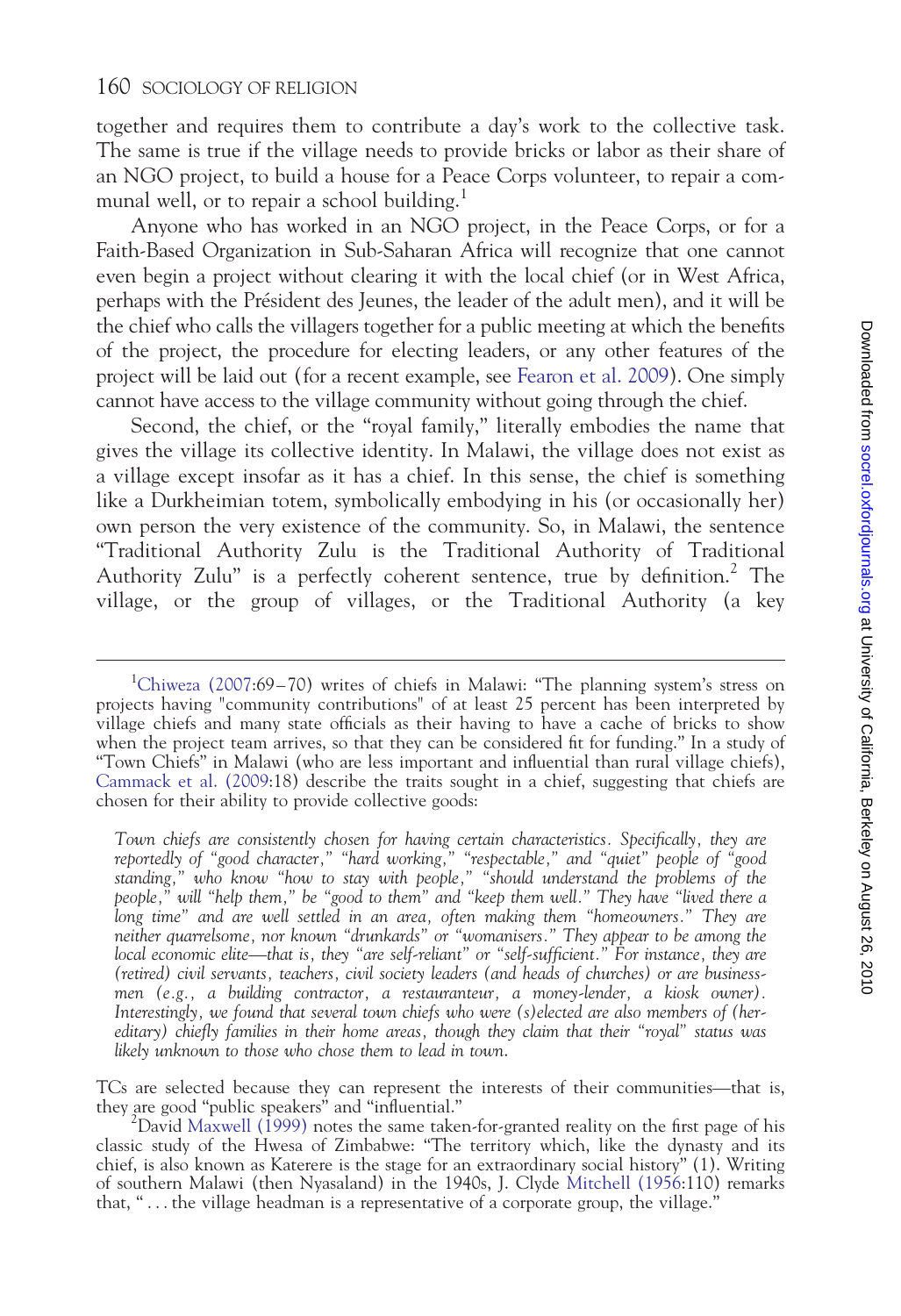administrative unit) has its existence—and its name—because of its chief (and of course the chief has his name because it is the name of the administrative unit). Since southern Malawi is largely matrilocal, I once asked a youngish village-level chief whether he would move to his wife's village when he married. His cousin, standing next to him, cried out in horror, "Move? Move! He can't move! No chief, no village! No chief, no village!"

Third, chiefs may provide justice in chiefly courts, advising, cajoling, and sometimes adjudicating matters ranging from marriage and divorce, to a lost or stolen goat, to inheritance claims. The power of chiefs to some degree rests on their role in chief's courts and the absence or expense of other legal routes for resolving disputes.<sup>3</sup> To varying degrees chiefs may also have authority over land, especially where land remains under communal control rather than having become alienable private property.

### Chiefs, Status, and Collective Goods

Chiefs also operate as reservoirs of pooled collective obligations and as informal account-keepers in the many ties of reciprocal interdependence that are so central to African societies [\(Chabal 2009;](#page-12-0) [Kaler and Watkins 2001](#page-13-0); [Smith 2004](#page-13-0); [Swidler and Watkins 2007](#page-13-0)). The indirect ways that chiefs contribute to collective goods are thus even more important than their direct, formal roles. And these informal ways of providing collective goods continually recreate the link between a chief's status, his spiritual powers, and the well being of the community.

In addition to these officially sanctioned powers, chiefs have a number of unofficial sources of influence. For example, almost every chief in Zambia has a traditional court to settle disputes between subjects. Although these courts are not officially recognized within the Zambian legal system, they are tolerated because the formal court system does not have the capacity to deal with all cases. In addition, the officially recognized courts are geographically and financially inaccessible to most rural residents, who have no real alternative but to take disputes to the chief's court. Finally, chiefs have influence in their communities by virtue of the trust people have in them. According to the 2003 Afrobarometer survey, 52% of Zambians trust traditional leaders a lot or a great deal; in contrast, only 32% of Zambians have this degree of trust in the ruling party and only 18% have this amount of trust in opposition parties. Furthermore, this figure masks the degree of trust in chiefs in some rural areas; for example, in Eastern and Luapula Province, more than 75% of people trust traditional leaders a lot or a great deal.

 $3$ [Baldwin \(2007:](#page-11-0)7-8) describes the role and powers of chiefs in Zambia:

The power of chiefs stems from their control of land and law. Chiefs are the "custodians" of the land in Zambia: they are responsible for overseeing the distribution of customary land within their chiefdoms and they must give approval before land can be converted from customary tenure to leasehold tenure  $(Cap 83(8)(2))$ . In addition, they play an important role in law enforcement: they are empowered to "take reasonable measures to quell any riot, affray or similar disorder which may occur" (Cap  $287(11)(1)$ ) and to have their assistants "arrest without warrant any person upon reasonable suspicion of his having committed an offense in connection with [a] riot, affray or disorder and detain any person so arrested until he can be delivered into the custody of a police officer or brought before a competent jurisdiction to be dealt with according to law." (Cap 287)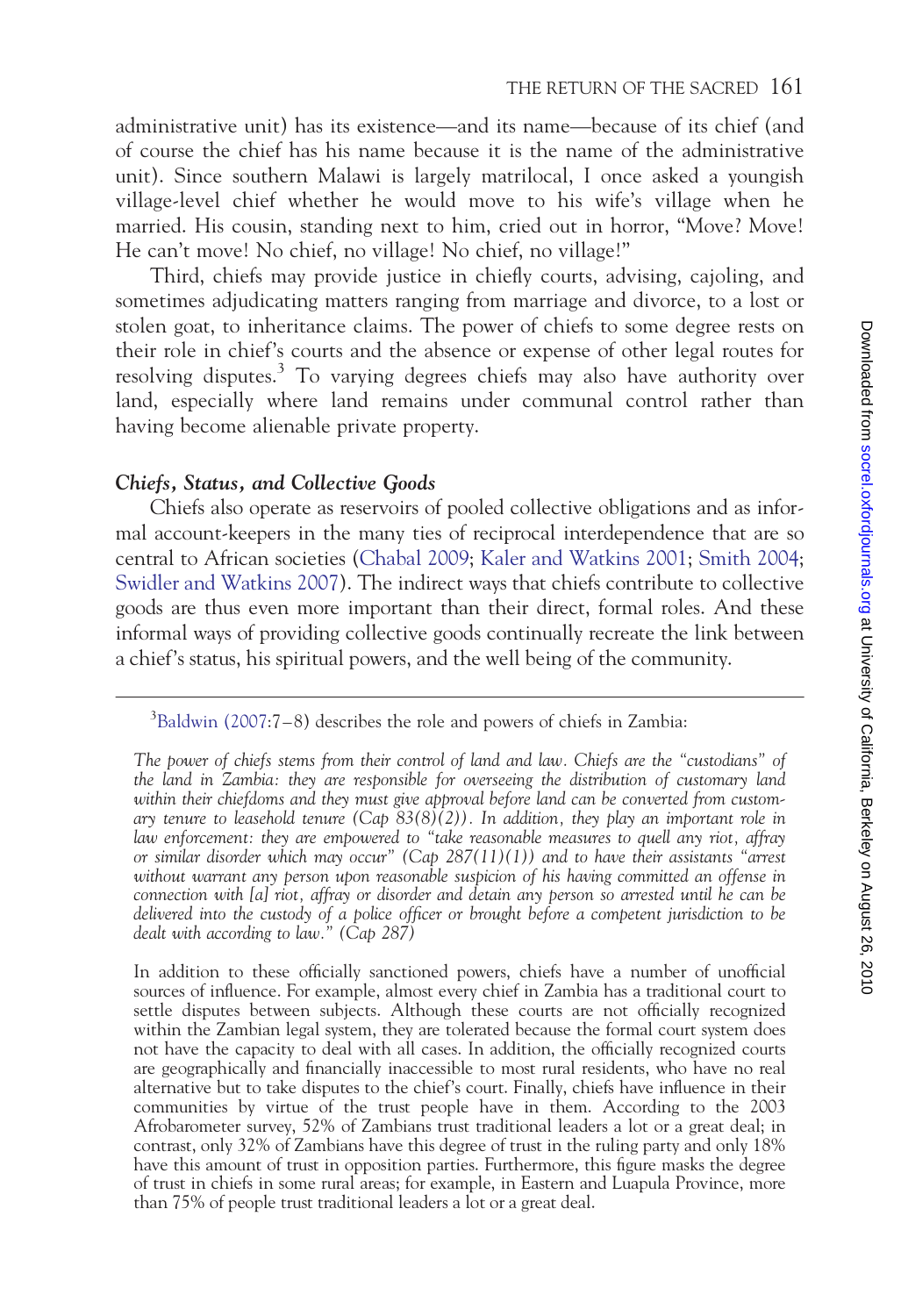Chiefs reward those who contribute to community life, and informally they keep the accounts about who has (or has not) been public spirited. Chiefs then redistribute both spiritual and material goods to reward those who have helped their fellows [\(Collier 2004](#page-12-0)).<sup>4</sup> Chiefs thus reinforce the general obligation of those who have more to redistribute to those who have less. I was told by the director of a Zambian AIDS hospice that when the hospice asked families to take in AIDS orphans their requests succeeded only when the chief made the request. Taking in a relative's child may be obligatory, but it is the chief who often enforces, and perhaps later rewards, performance of that taken-for-granted obligation. A villager I knew in Malawi, who had a modest cash income to supplement her subsistence farming, was asked by her chief to found a youth club to discuss AIDS. When, later, the chief had governmentsubsidized fertilizer coupons to distribute, he gave this widow not one, but two.

A fascinating example of a chief who mobilized the natural leadership talents of one of his villagers (and in which, eventually, this young man's service to his fellows was rewarded) came from the story of a young Malawian villager intelligent, cheerful, and with good mastery of English—who was encouraged by his chief first to be the liaison to a group of Peace Corps volunteers, and then to volunteer to form a Community-Based Organization (CBO). After the young man and a group of fellow volunteers succeeded in bringing a number of small projects to the village, the chief "realized the goodness of CBOs," and asked the young man to help other villages to found their own CBOs, bringing in badly needed donor money ([Swidler and Watkins 2009](#page-13-0)). When, later, the young man's mother died and he went to his uncle to ask for land, his uncle was very generous, giving him five hectares to farm. His chief declared that "it was a very good thing [his] uncle had done." So, in Malawi as elsewhere, "what goes around, comes around," and the chief provides a critical link in that process.

The chief "recirculates" the collective capacity for creating public goods partly by recirculating status or honor. When a chief speaks at a funeral, for example, he can praise the deceased as having been a "worthy" man or woman, or indeed, as one informant described, he can make a point of giving the funeral oration himself—rather than sending an underling—and thus communicate the deceased's prestige (and thereby descendants' continuing claims on the community). Chiefs thus "store" and redistribute status and prestige, and they do so in proportion to contributions to the community.

#### Chiefs and the Sacred

Chiefs also store up—and in some sense embody—sacred power. Their sacred power is connected to what are, or were, at least in the indigenous

<sup>&</sup>lt;sup>4</sup>Chiefs thus solve the problem of collective action in a manner similar to that [Willer \(2009\)](#page-14-0) suggests: they acquire prestige by contributing to the solution of communal problems and they use that prestige to create "selective incentives" for those who contribute to the provision of collective goods.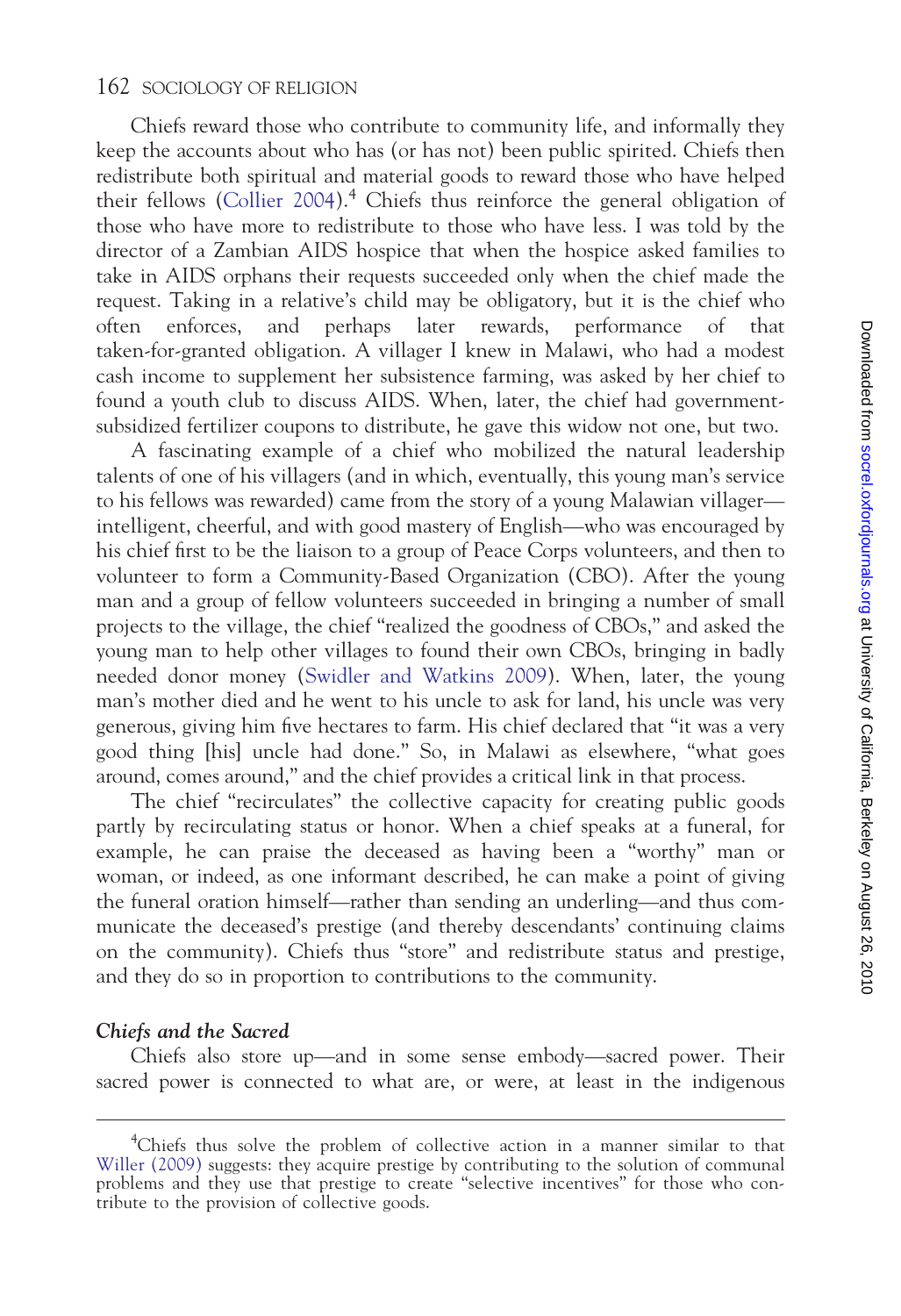systems, specific ritual roles in communicating with the ancestors or ensuring the fertility of land, animals and people ([Collier 2004](#page-12-0); [Mitchell 1956\)](#page-13-0). It is difficult, however, to distinguish a chief's prestige, which comes in part from traditional cultural roles, from his sacred or spiritual powers, which in turn both reflect and protect the strength and health of his community. Chiefs' prestige in turn depends on their ability to access and contain sacred powers.

Chiefs in Malawi typically control burial grounds and thus connections to ancestors, in societies where ancestors are a central source of both danger and help. Indeed, to be forbidden to bury one's dead in the graveyard would in essence mean being expelled from the village. Chiefs control funerals and burials, and thus both relations with ancestors and the potentially dangerous relations that a death may reveal among the members of the community. The intertwining of the chief's practical responsibility for funerals and his spiritual responsibility for protecting the community against witchcraft and other malevolent spiritual forces is evident in [Cammack et al.'s \(2009](#page-12-0):23) description of "Town Chiefs" in Malawi:

The funereal tasks [chiefs] perform are social and economic in nature—they announce the death to the community and other chiefs, they "open the graveyard" and have the grave dug, they permit mourning to begin and ensure funds and ufa (maize flour) are collected for the wake.

... .

Historically death has been perplexing, and blamed on the intervention of malevolent spirits. It is partly this continuing belief in the inexplicable nature of death that makes funerals so important.

Specifically, it is generally believed that the spirit (mzimu) of the dead survives the body and can cause misfortune for survivors. Therefore, "funeral rites are designed to make the mzimu depart so that the living may forget the dead." Immediately after a death the family reports to the chief. He will send young men to inform the population. No one is allowed to eat meat till after the burial as witches are thought to eat the flesh of the dead, so not eating meat is a way to show others you are not a witch. The chief must give permission for the body to be prepared for the grave, and he will lead discussions about the circumstances of the death. Is there anyone who caused the death? If relatives had not warned the chief that there was a serious illness in their family, a case might be brought and the burial cannot take place until the case is settled. A "diviner" can be brought in to determine if the person was killed through witchcraft, though this happens less frequently nowadays since practicing witchcraft is against the law. Only when the case is settled will the chief order the body to be buried.

We can see then that without the chief a death cannot be dealt with: practically arranging the burial; spiritually—avoiding the potential danger that comes from the spirits of the dead; and intellectually—resolving what caused the death. Since village chiefs also control the burial grounds, their role in funerals, and in managing the critical relations with ancestors more generally, is central to their religious role.<sup>5</sup>

<sup>&</sup>lt;sup>5</sup>J. Clyde Mitchell, in *The Yao Village* ([1956\)](#page-13-0), describes how the founding of a new village depended on the chief's communication with the ancestors and on the chief's own sexual substance, and how the ritual for installing a new chief involved the symbolic "reincarnation" of the former chief, with the "important implication that the headman is immortal. He shares this characteristic with the group of which he is the leader" (121).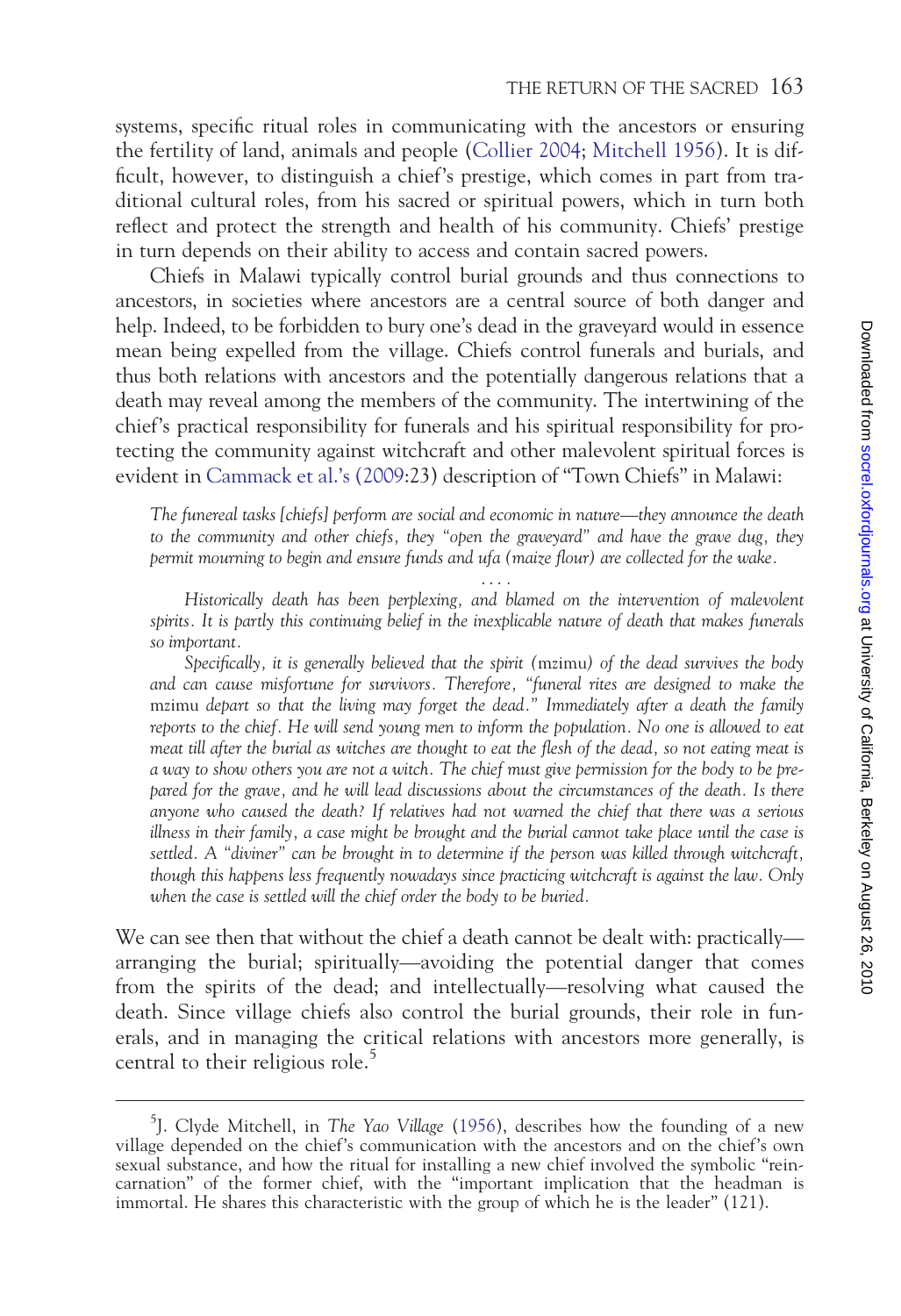I attended a rural funeral in Botswana, and as three pastors from different denominations conducted the burial service, the chief interrupted the funeral three times, cutting off the pastors in mid-sentence, to have his headman, speaking through a megaphone attached to his small white truck, demand that the assembled mourners press more closely around the grave side to comfort the bereaved mother, then that they sing with more verve, and the final time that they stop gossiping and attend to the proceedings with greater attention. While the pastors may have been responsible for the funeral ritual, the chief was responsible for the cohesiveness of the community, which, at least symbolically, took priority.

Finally, the chief also protects his community against witchcraft—an everpresent danger. In part this is direct: I was told that if a chief lacks spiritual power, his people will be more subject to witchcraft from surrounding villages. But the chief also contains witchcraft in a more direct way by trying to resolve sources of envy and resentment and damp down conflict within the community. Since witchcraft is particularly likely when there are unresolved sources of envy and resentment, or when people have failed to live up to their obligations to one another, the chief's role in trying to avoid or smooth over conflict is critical to the overall health of his community.

Thus the chief's prestige—his control of both spiritual and material resources ([Collier 2004](#page-12-0))—plays both practical and sacred roles. Indeed, these cannot really be separated, since a chief who does not watch out for the practical well-being of his community loses some of his spiritual power as well as his prestige. A chief who does not accumulate control over material and spiritual resources becomes less "sacred," less prestigious, and thus less able to provide collective goods for his community, both in the material and spiritual realms.

#### MALAWI'S COMPETING RELIGIONS

The chief system concerned with collective goods and individual and collective vulnerabilities (death, illness, and the ever-present danger of witchcraft) is not the only religion in Malawi or elsewhere in Sub-Saharan Africa. Indeed, if one asks Africans today, almost all will describe themselves as participants in one of the major "axial" faiths—believers in one God, and active members of either a Christian church or an Islamic mosque. Not to "believe in God" is almost unthinkable, and indeed, one of the matters of greatest interest to Malawians is a visitor's answer to questions about his or her own church.

The Christian and Muslim faiths—and their ritual practices, from regular attendance at congregational worship, to passionate prayer and song, to elaborate rituals surrounding the offering—make clear that commitment to the axial religions is strong and that it serves functions both similar to and different from those of the clan/village/chiefdom system. Pastors also seek both material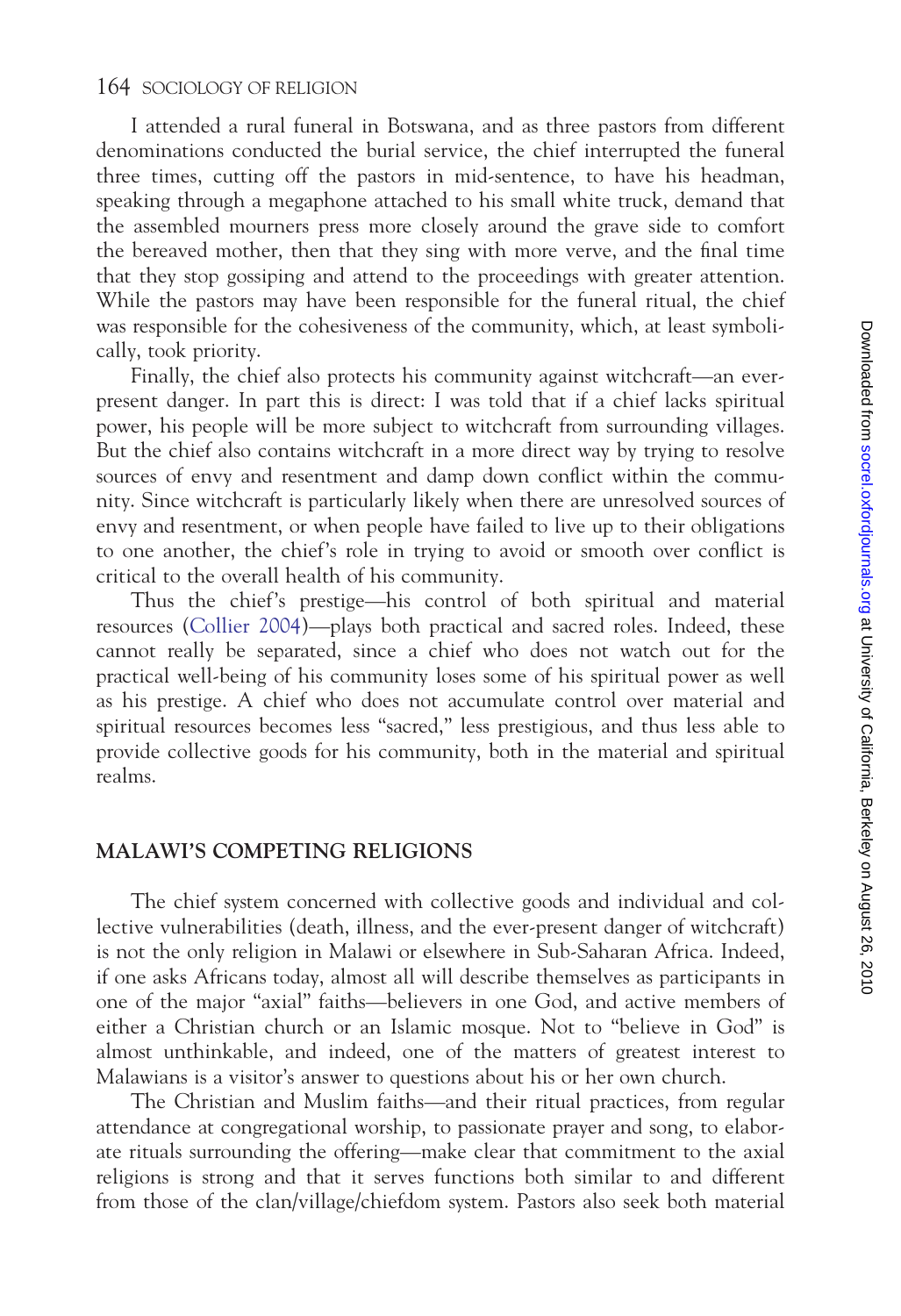and spiritual benefits for their congregations ([Englund 2003\)](#page-12-0), and many practice faith healing and directly challenge the powers of traditional healers [\(Miller and Yamamori 2007\)](#page-13-0).<sup>6</sup> But at the same time, the axial faiths seem to support a more individualized vision both of the terrifying spiritual dangers that threaten and of the prosperity and health congregants seek.

The axial religions, especially their Evangelical and Pentecostal forms, reinforce the autonomy of the individual self, provide inspiration and hope for developing a personal life trajectory, and strengthen the self against the power of potential assaults on one's health, one's personal discipline, or one's personal and familial good fortune [\(van Dijk 2001;](#page-13-0) [Marshall-Fratani 2001](#page-13-0)). Birgit [Meyer \(1999\)](#page-13-0) has argued that when middle-class Pentecostal converts in Ghana mobilize the power of their faith to combat the devil and other evil forces they are resisting the heavy obligations of family, clan, and village life. Other Pentecostal groups, however, maintain ties to both village and urban communities, while asserting a broader "cosmopolitanism" that allows them to battle Satan's threat to their well-being [\(Englund 2004\)](#page-12-0).

In a series of papers on African Conversion, Robin Horton and J. D. Y. Peel ([Horton 1971;](#page-13-0) [Horton and Peel 1976\)](#page-13-0) have argued that as Africans confronted a more cosmopolitan world, in which they found their lives increasingly controlled by forces beyond the local village, they were drawn to new faiths that promised more powerful rituals and access to stronger, more unified spiritual powers that might offer ways to influence these newly felt forces.

#### Global Human Rights Discourse

There is a third broad religious system operating in Sub-Saharan Africa, one that would also be familiar to [Durkheim \(1995 \[1912\]\):](#page-12-0) this is the global discourse of "human rights," with its strong ethical assertion of a unitary "humanity" that transcends political, racial, ethnic, or religious particularisms and requires attention to universal claims for a certain liberal, modern humanity ([Soysal 1994](#page-13-0)). This is surely the kind of universalizing solidarity Durkheim envisioned as the "modern" form of the collective consciousness. The identification of all other human beings (and perhaps the planet's animal and plant species as well) as common inhabitants of a single globe, with an abstract value requiring deference and respect, is as surely "religious" as anything an earlier generation of missionaries promoted.<sup>7</sup>

<sup>&</sup>lt;sup>6</sup>There is an important distinction between traditional herbal healers, whose powers are thought to reside directly in the herbs they prescribe, and the spiritual powers of witch doctors. Many Africans see no conflict between these practical remedies and Christian or Moslem faith. The spiritual healers—sangomas or "witch doctors" in Western parlance—are quite another matter. Many pastors fight belief in the power of witches and witchcraft as a direct threat to Christian faith, although of course, the power of that faith is precisely to protect adherents from the power of witchcraft. <sup>7</sup>

 $^7$ Of course, the belief in universal human rights itself has Christian religious roots ([Hochschild 2006](#page-12-0); [Weber 1946b](#page-13-0)).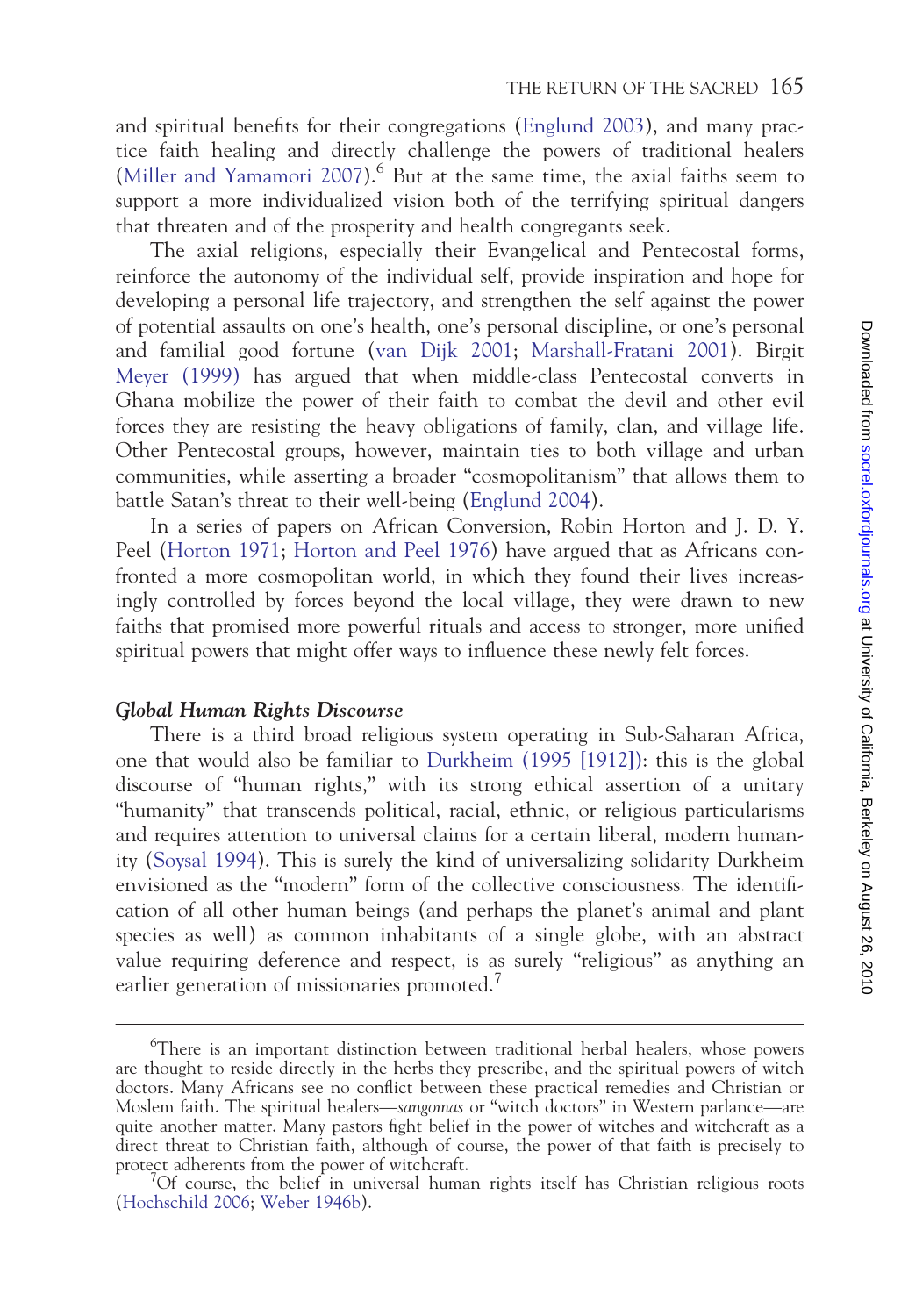In Malawi, modern missionaries advocating global human rights are out in force [\(Englund 2006\)](#page-12-0). UNICEF's assault on various "traditional cultural practices" provides a wonderful example. Since at least June 2008, UNICEF has been running eye-catching banners, in both Chichewa and English, first on the front (or back) pages of Malawi's major newspapers, The Nation and The Daily Times, and in 2009 on slickly produced, bright red banners at roadblocks and flying above city halls (I saw a bumper-sticker version on the inside of a mini-bus above the door, as well), proclaiming the right of every child to health and education, and warning against violence against children, sexual abuse, and other ills: "STOP Child Trafficking" with the tag line, "every child has a right to their childhood;" "STOP Sexual Abuse" with "every child has a right to be free from abuse and violence;" STOP Harmful Cultural Practices" with "every child has a right to good health;" "STOP Early Marriages" with "every girl has a right to complete her education;" "STOP Child Labour" with "every child has a right to go to school;" "STOP Sexual Exploitation" with "every child has the right to be free from sexual exploitation;" and "STOP Property Grabbing" with "every orphan has a right to inherit their parents' property."

This campaign against traditional practices is only one expression of a wider set of aspirations—stimulated by the propaganda of international organizations, but deeply shared by Malawians themselves—to be integrated with the global ecumene. These universalizing aspirations are felt most forcefully in the reverence for education [\(Frye 2010](#page-12-0)), the obsession with diplomas and credentials, and an absolute faith in what David Frank and John Meyer (2007:287) see as the universalizing culture of the University: "The university expands over recent centuries as it has from its religious origins—it casts cultural and human materials in universalistic terms."

In parts of Africa I have visited there is a painful, poignant, almost overwhelmingly powerful thirst for knowledge. This takes the form partly of a preoccupation with credentials. Everyone is longing to better him or herself by completing a two-year degree in accounting, taking a course of study to become a Rural Community Development Officer, or even taking a six-week course to become a VCT counselor (Voluntary Counseling and Testing for HIV). But this longing for official "knowledge" goes far beyond hopes for material betterment. People want not just knowledge, but "official" knowledge. As [Frank and Meyer \(2007:](#page-12-0)294) note, "the university is positioned to teach both students and society at large the meta-principle that all sorts of particulars can and/or could be understood, and should be understood, as instances of general abstractions." The prestige and influence of this officially sanctioned knowledge is directly connected to its claims to transcendent, universalized truth: "The Modern globalized knowledge system increasingly extends into the furthest reaches of daily life, spreading universalized understandings of all aspects of nature and every social institution worldwide" (289).

Thus both the increasingly authoritative human rights discourse and the pervasive "priesthood" of those with educational credentials assert the moral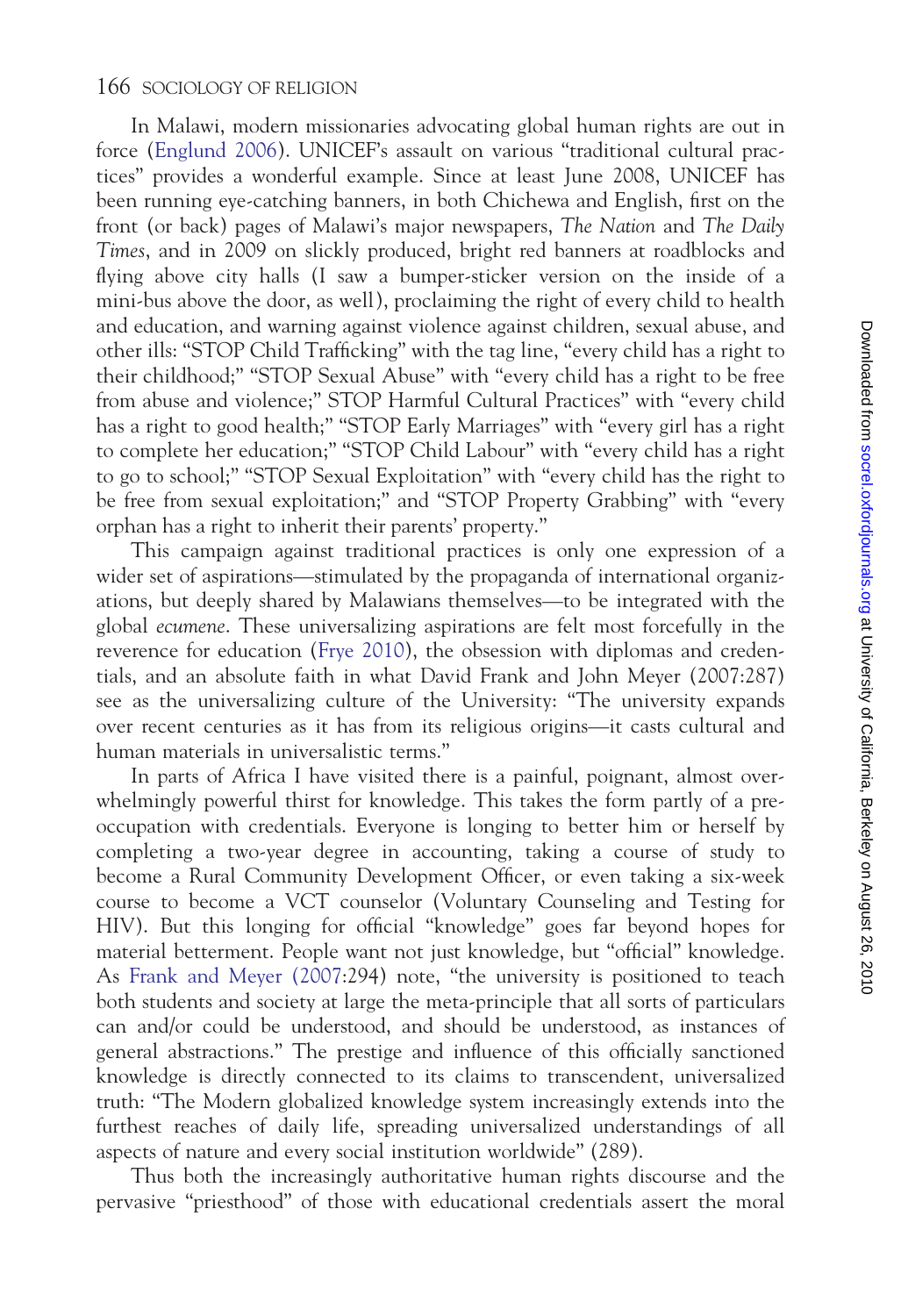primacy of a universalized realm of authoritative truths and a universalized moral category of the sacred individual [\(Meyer 1990](#page-13-0)).

#### SECULARIZATION AND THE SACRED

Now we return to our core problem, asking what theories of secularization might say about the religious situation in Malawi, or rather what the religious situation in Malawi might say about theories of secularization. Arguments that predicted some universal decline of religiosity have turned out to be inadequate, applying mainly to Western Europe, but not to the United States or to much of the rest of the world. Scholars also increasingly recognize that the focus of Western religions on belief and doctrine can mislead us about most of the rest of the world, where ritual practice is the essence of religious life ([Bellah 1970\)](#page-12-0). But the basic debate about "secularization" in the sense of what is changed (if not gained or lost) with various forms of religious "modernity" is still open.

Efforts to understand secularization as decline of belief or religious participation and/or membership have been replaced by superior formulations. Daniel [Bell \(1978\)](#page-11-0) distinguished "secularization"—the "disengagement of religion from political life" (the restriction of its social authority)—from "profanation"—the abandonment of religious ideas in favor of the view that science and instrumental reason allow full mastery of the world. [Bell \(1978:](#page-11-0)31) defined secularization (which takes its American form as the separation of Church and State) as "the shrinkage of institutional authority over the spheres of public life, the retreat to a private world where religions have authority only over their followers, and not over any other section of the polity or society." "Profanation," in contrast, Bell sees as a consequence of cultural modernism, a "disenchantment" in which the aesthetic replaces the moral, release triumphs over restraint, and nihilism replaces religious teleology. At bottom, the modernist impulse casts aside religious belief as the ground for human life.

Following Bell and Bellah, Mark [Chaves \(1994\)](#page-12-0) and Philip [Gorski \(2000\)](#page-12-0) have come to a reasonable consensus: If secularization is really differentiation of the religious symbol system from other spheres of social life, if it is "declining religious authority," then there is no reason why religious vitality might not increase, even as the spheres of life in which religion is authoritative authority over the nature of the ultimate truths of life (in Bell's sense of "profanation") or authority over practical aspects of life (marriage, morality, politics) diminish.

#### Secularization and the Sacred

Even this sophisticated understanding of secularization, however, fails to capture what is most striking about Malawi's religious situation, and what should be an essential element in thinking about secularization. That is the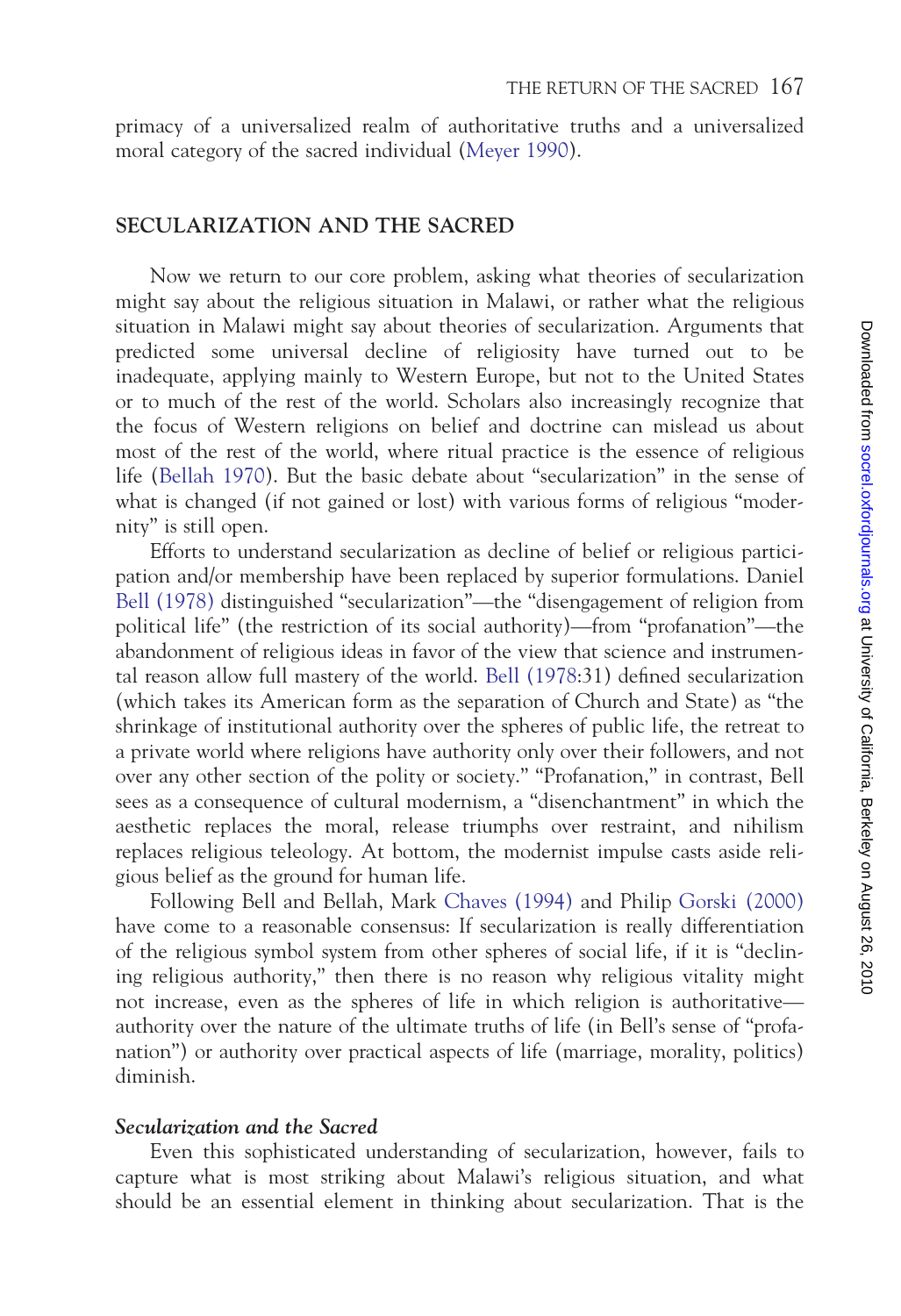<span id="page-11-0"></span>power of the sacred to actuate (and activate) particular social formations. Instead of thinking about how individuals navigate among various sorts of religious authority (detaching themselves from witchcraft beliefs, for example, or adopting one of the axial faiths), or even how far the authority of specific religious actors and institutions extends (whether, for example, public morality, kingship, or marriage is under the jurisdiction of religious authorities), we need to focus on the various ways the sacred "enters the world" and animates collective capacities.<sup>8</sup> As long as chiefs are essential for establishing shared identities and providing collective goods in rural Africa, the religious understandings that constitute and make sense of their power will continue to flourish.

As people engage with a cosmopolitan world outside the local context, they feel compelled, attracted, and sometimes "made new" by the sacred power of the axial religions, joining religious congregations which both support personal transformation and create new collective capacities. Education and human rights—and the ability to partake in those universal discourses—may also seem to raise people's humanity to a new power, connecting it to a transcendent sphere of universal truths. The continuing presence of the sacred in the role and person of the chief, should remind us, however, that the sacred is where the power of collective life resides. In their ability to produce collective goods, to adjudicate claims to status, and to possess and redistribute sacred power, Malawi's chiefs demonstrate that the sacred operates as a reservoir of collective power and collective commitment. It is the power of the sacred that makes it worth fighting over. Without the insight that the sacred is a source of collective capacities—and that where collective energies are stored is inherently religious—we lose the fundamental element of an adequate theory of secularization. Secularization is not a matter of the differentiation of the religious sphere from other spheres (or even of the intensification of religious experience within the personal sphere), so much as it is about the creation and destruction of forms of collective power. In a place like Malawi, where we can see multiple forms of collective life co-existing, we can also understand religious change in new ways.

#### REFERENCES

- Baldwin, Kate. 2007. "Bringing Traditional Patrons Back into the Study of Patronage: Chiefs and Politics in Zambia." Paper presented at African Studies Association Conference, New York, October 18–21.
- Bell, Daniel. 1978. "The Return of the Sacred?: The Argument on the Future of Religion." Bulletin of the American Academy of Arts and Sciences, 31, no. 6:29–55.

<sup>&</sup>lt;sup>8</sup>I am drawing on Geertz's [\(1968](#page-12-0)) wonderful imagery when he describes differences in forms of Islam as differences in "the way in which the divine appears in the world" or how "the sacred appears most directly in the world" (44).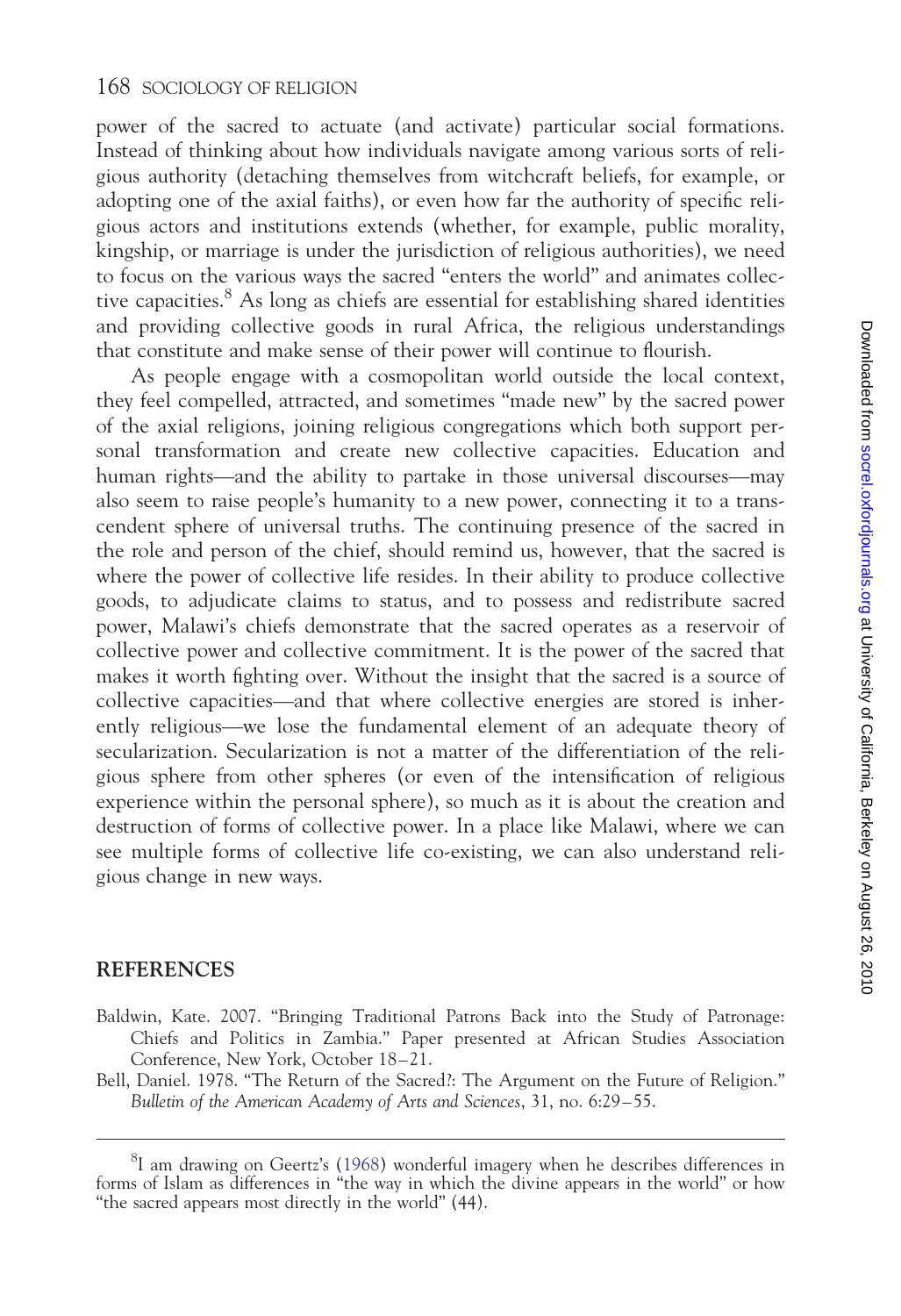<span id="page-12-0"></span>Bellah, Robert N. 1964. "Religious Evolution." American Sociological Review 29, no. 3:358–74.

-. 1970. "Religion and Belief: The Historical Background of 'Non-Belief'." Beyond Belief: Essays on Religion in a Post-Traditional World. New York: Harper and Row, pp. 216–29.

- ———. 1973. "Introduction." In Emile Durkheim on Morality and Society, edited by Robert N. Bellah, ix–lv. Chicago: University of Chicago Press.
- ———. Forthcoming. Religion in Human Evolution: From the Paleolithic to the Axial Age. Cambridge: Harvard University Press.
- Cammack, Diana, Edge Kanyongolo, and Tam O'Neil. 2009. "'Town Chiefs' in Malawi." Africa Power and Politics Series. London, UK: Africa Power and Politics Programme, Overseas Development Institute.
- Chabal, Patrick. 2009. Africa: The Politics of Suffering and Smiling. London: Zed Books.
- Chaves, Mark. 1994. "Secularization as Declining Religious Authority." Social Forces 72, no. 3:749–74.
- Chiweza, Asiyati Lorraine. 2007. "The Ambivalent Role of Chiefs: Rural Decentralization Initiatives in Malawi." In State Recognition and Democratization in Sub-Saharan Africa: A New Dawn for Traditional Authorities?, edited by Lars Buur, and Helene Maria Kyed, 53–78. New York: Palgrave Macmillan.
- Collier, Jane Fishburne. 2004. "A Chief Does Not Rule Land; He Rules People (Luganda Proverb)." In Law and Empire in the Pacific: Fiji and Hawai'i, edited by Sally Engle Merry, and Donald Brenneis, 35–60. Santa Fe, NM: School of American Research Press.
- Durkheim, Emile. 1951 [1897]. Suicide: A Study in Sociology, translated by John A. Spaulding, and George Simpson. Glencoe, IL: Free Press.
	- ———. 1995 [1912]. The Elementary Forms of Religious Life, translated by FieldsKarenFields, Karen. New York: Free Press.
- Eisenstadt, S. N., ed. 1986. The Origins and Diversity of Axial Age Civilizations, SUNY Series in Near Eastern Studies. Albany: State University of New York Press.
- Englund, Harri. 2003. "Christian Independency and Global Membership: Pentecostal Extraversions in Malawi." Journal of Religion in Africa 33, no. 1:83–111.
	- ———. 2004. "Cosmopolitanism and the Devil in Malawi." Ethnos 69, no. 3:293–316.
- ———. 2006. Prisoners of Freedom: Human Rights and the African Poor. Berkeley: University of California Press.
- Fearon, James D., Macartan Humphreys, and Jeremy M. Weinstein. 2009. "Can Development Aid Contribute to Social Cohesion after Civil War? Evidence from a Field Experiment in Post-Conflict Liberia." American Economic Review: Papers & Proceedings 99, no. 2:287–91.
- Frank, David John, and John W. Meyer. 2007. "University Expansion and the Knowledge Society." Theory and Society 36, no. 4:287–311.
- Frye, Margaret. 2010. "Bright Futures as Assertions of Identity: The Aspirations of Female Secondary Students in Rural Malawi." Unpublished paper, Demography and Sociology, University of California, Berkeley. January 10.
- Geertz, Clifford. 1968. Islam Observed: Religious Development in Morocco and Indonesia. New Haven: Yale University Press.
	- ———. 1973. The Interpretation of Cultures. New York: Basic Books.
- Gorski, Philip S. 2000. "Historicizing the Secularization Debate: Church, State and Society in Late Medieval and Early Modern Europe, ca. 1300 to 1700." American Sociological Review 65 (February):138–67.
- Hochschild, Adam. 2006. Bury the Chains: Prophets and Rebels in the Fight to Free an Empire's Slaves. New York: Mariner Books.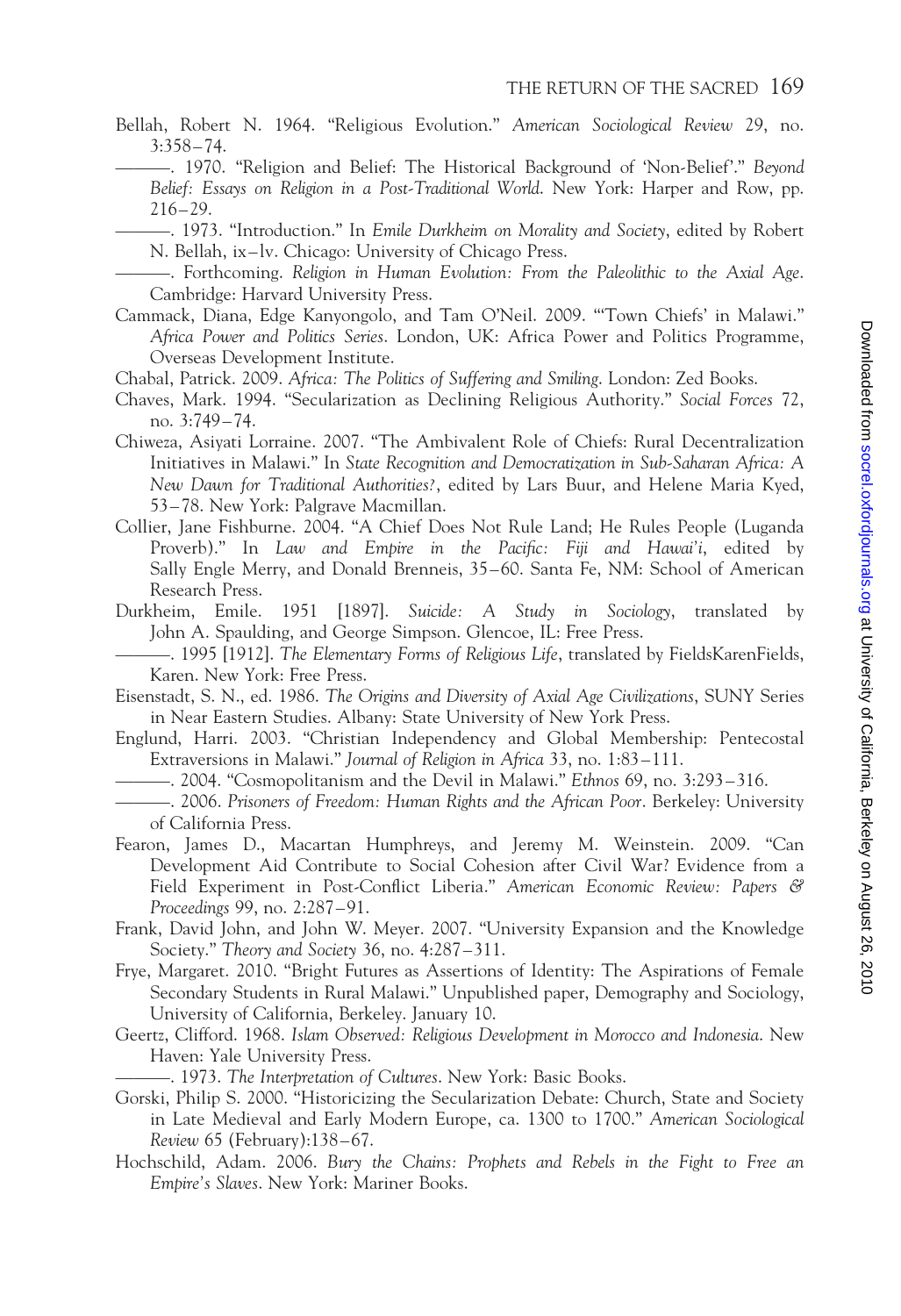- <span id="page-13-0"></span>Horton, Robin. 1971. "African Conversion." Africa: Journal of the International African Institute 41, no. 2:85–108.
- Horton, Robin, and J. D. Y. Peel. 1976. "Conversion and Confusion: A Rejoinder on Christianity in Eastern Nigeria." Canadian Journal of African Studies X, no. 3:481–98.

Jaspers, Karl. 1953. The Origin and Goal of History. New Haven, CT: Yale University Press.

- Kaler, Amy, and Susan Cotts Watkins. 2001. "Disobedient Distributors: Street-Level Bureaucrats and Would-Be Patrons in Community-Based Family Planning Programs in Rural Kenya." Studies in Family Planning 32, no. 3:254–69.
- Mamdani, Mahmood. 1996. Citizen and Subject: Contemporary Africa and the Legacy of Late Colonialism. Princeton: Princeton University Press.
- Marshall-Fratani, Ruth. 2001. "Mediating the Global and Local in Nigerian Pentecostalism." In Between Babel and Pentecost: Transnational Pentecostalism in Africa and Latin America, edited by André Corten, and Ruth Marshall-Fratani, 80-105. Bloomington: Indiana University Press.
- Maxwell, David. 1999. Christians and Chiefs in Zimbabwe: A Social History of the Hwesa People. Westport, CT: Praeger.
- Meyer, Birgit. 1999. Translating the Devil: Religion and Modernity among the Ewe in Ghana. Trenton, NJ and Asmara, Eritrea: Africa World Press.
- Meyer, John W. 1990. "Individualism: Social Experience and Cultural Formulation." In Self-Directedness: Causes and Effects Throughout the Life Course, edited by Judith Rodin, Carmi Schooler, and K. Warner Schaie, 51–58. Hillsdale, NJ: L. Erlbaum.
- Miller, Donald E., and Tetsunao Yamamori. 2007. Global Pentecostalism: The New Face of Christian Social Engagement. Berkeley: University of California Press.
- Mitchell, J. Clyde. 1956. The Yao Village: A Study in the Social Structure of a Nyasaland Tribe. Manchester, Great Britain: Manchester University Press.
- Ntsebeza, Lungisile. 2008. "The Resurgence of Chiefs: Retribalization & Modernity in Post-1994 South Africa." In Readings in Modernity in Africa, edited by Peter Geschiere, Birgit Meyer, and Peter Pels, 71–79. Bloomington: Indiana University Press.
- Oomen, Barbara. 2008. "Chiefs! Law, Power & Culture in Contemporary South Africa." In Readings in Modernity in Africa, edited by Peter Geschiere, Birgit Meyer, and Peter Pels, 80–84. Bloomington: Indiana University Press.
- Smith, Daniel Jordan. 2004. "Contradictions in Nigeria's Fertility Transition: The Burdens and Benefits of Having People." Population and Development Review 30, no. 2:221–38.
- Soysal, Yasemin Nuhoglu. 1994. Limits of Citizenship: Migrants and Postnational Membership in Europe. Chicago: University of Chicago Press.
- Swidler, Ann, and Susan Cotts Watkins. 2007. "Ties of Dependence: Aids and Transactional Sex in Rural Malawi." Studies in Family Planning 38, no. 3:147–62.

———. 2009. "'Teach a Man to Fish': The Sustainability Doctrine and Its Social Consequences." World Development 37, no. 7:1182–96.

UNAIDS (Joint United Nations Programme on HIV/AIDS) and WHO (World Health Organization). 2009. "AIDS Epidemic Update: November 2009." Geneva, Switzerland.

- van Dijk, Rijk. 2001. "Time and Transcultural Technologies of the Self in the Ghanaian Pentecostal Diaspora." In Between Babel and Pentecost: Transnational Pentecostalism in Africa and Latin America, edited by Andre´ Corten and Ruth Marshall-Fratani, 216–34. Bloomington: Indiana University Press.
- Weber, Max. 1946a [1922–1923]. "The Social Psychology of the World Religions." In From Max Weber: Essays in Sociology, edited by H. H. Gerth and C. Wright Mills, 267–301. New York: Oxford University Press.
	- -. 1946b [1915]. "Religious Rejections of the World and Their Directions." In From Max Weber: Essays in Sociology, edited by H. H. Gerth and C. Wright Mills. New York: Oxford University Press.